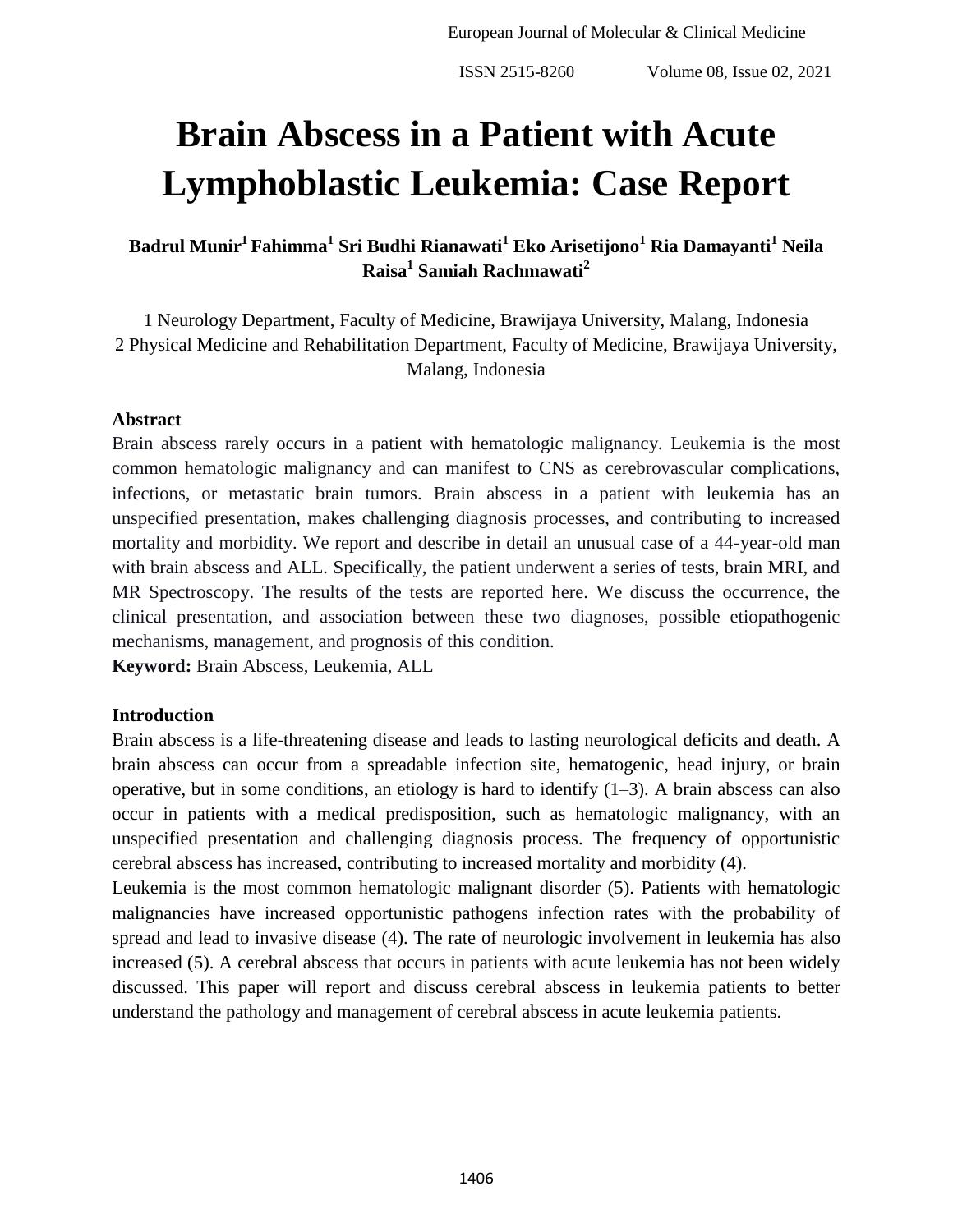### **Case Report**

The case presented here is a 44-year-old man who had recurrent focal to bilateral motor seizure with tonic-clonic form. He was unconscious between and after the seizure. There was no history of seizure and antiepileptic drug consumption before. The patient had a febrile and productive cough since seven days before. He was previously diagnosed with Acute Lymphoblastic Leukemia (ALL) L-3 based on recurrent pancytopenia history, blood smear analysis, and bone marrow puncture showed 49% lymphoblast.

On the examination, his mental status was somnolence with GCS 10/15, blood pressure 110/70 mmHg, respiratory rate 22 tpm, heart rate 84 bpm, and axillary temperature 36.9 C. Patient looks pale, the pulmonary sound was vesicular with bilateral rhonchi, and neurological examination showed pupils equally reactive bilaterally with no papilledema. There was no decrease in motor strength, and other examinations were within the normal limit.

A series of tests, brain Magnetic Resonance Imaging (MRI), and encephalography perform after admission. Laboratory findings showed decreased hemoglobin concentration of 4.1 g/dL, decreased white blood cell 460/mm3, and decreased platelet 46000/mm3. Blood urea nitrogen, creatinine, albumin, liver function analysis, and serum electrolyte were within the normal range. Chest radiography showed pneumonia, and sputum culture showed MRSA and *Acinetobacter baumanii* infection. Blood culture was done after antibiotics treatment and showed steril result. Head MRI and Spectroscopy demonstrated intraaxial lesion with increase lipid and lactate suitable for early capsule phase of cerebral abscess at right frontal regio, with cerebral edema and subfalcine herniation (Figure 1). Electroencephalography two weeks after the seizure onset showed a normal result.

**Figure 1**. T2-weighted brain MRI showing brain abscess with vasogenic edema

Based on these results, we diagnosed the patient with cerebral abscess, symptomatic epilepsy, ALL, and pneumonia. The patient was treated with ceftriaxone and metronidazole injection and oral phenytoin to control the seizure. The patient's neurological deficit was improved, but he developed pneumonia with respiratory failure and septic shock. The patient was died 30 days after the diagnosis.

### **Discussion**

The incidence of leukemia with neurologic lesions has increased caused by improving in therapy and extended survival times (5). In this case, we report a brain abscess that occurred in a 44 year-old male patient with ALL predisposition. The patient complained about first focal seizures as a sign of intracranial problems, followed by a gradual decrease in consciousness. The point of this case is the cerebral abscess that occurs in a leukemia patient. CNS infection signs and symptoms tend to be less specific in immunocompromised patients because of reduced inflammatory response. Patients may present with headaches, seizures, altered consciousness,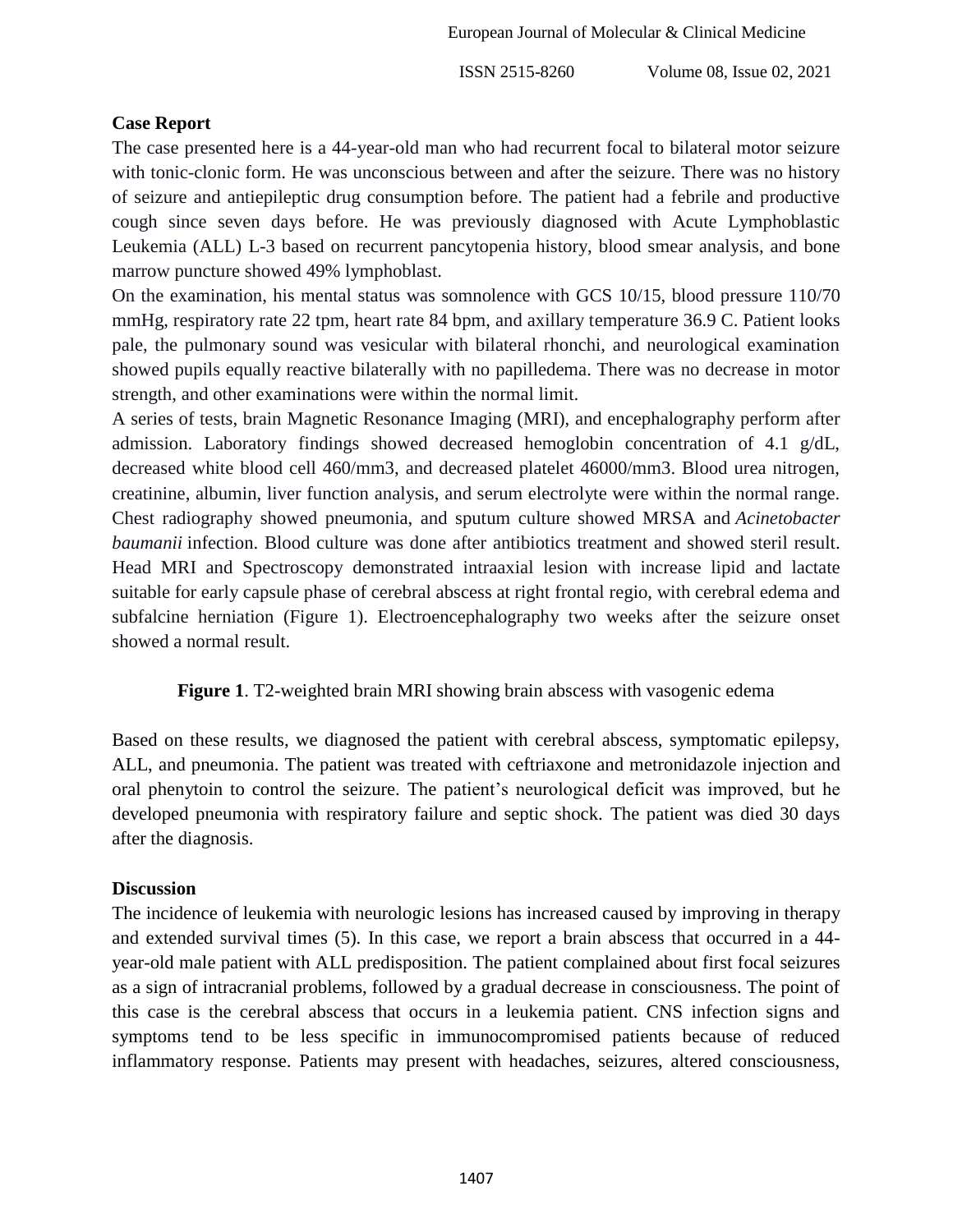and focal neurological deficits. However, this disease tends to be more widespread, challenging to treat, and needs to be managed aggressively (6).

Patients with leukemia have increased infection rates by opportunistic pathogens with the probability of spread and lead to invasive disease (4). Infection can occur by the systemic effects of leukemia or bone marrow suppression by intense chemotherapy as a neurological complication resulting from therapy (5,6). In patients with hematologic malignancies, the significant risk factor for infection is severe neutropenia associated with disease (Absolute neutrophil count <500) for 7 to 15 days or chemotherapy induction. The duration and magnitude of neutropenia determine the risk of infection. However, infection in leukemia patients can occur in neutropenic and non-neutropenic conditions (4,7). Infection risk is also affected by other factors such as low nutritional status, prolonged length of stay in the hospital, catheter use, and mucositis, which predispose individuals to various types of organisms. Often, organisms reach the CNS from other infection sites by hematogenous spread (6).

Several investigations are needs to diagnose the patient. MRI can characterize neurologic lesions caused by leukemia, management of neurologic complications, and neurologic infection due to immunocompromised conditions (5). Gadolinium MRI is the best choice to identify CNS infection. MRI Spectroscopy (MRS) and DWI can assist in further characterization. The focal form of parenchymal infection is usually cerebritis, which can develop into an abscess (6). Hematogenic brain abscess often found at grey and white matter junction as one or more ringenhancing lesions (8).

Blood culture is useful in small patients, especially in patients who have not undergone surgery, patients with negative abscess fluid cultures, and hematogenous spread suspected abscess. In patients who have delayed surgery and started antibiotic therapy before surgery, abscess fluid cultures may show a negative result, and early blood cultures can provide useful information (9). Blood cultures in immunocompromised cerebral abscess patients often showed negative results, except for Fusarium species (4). Despite this, pathological biopsy from brain tissue remains the gold standard (5). The blood cultures performed on this patient showed no aerobic bacteria were found, maybe due to blood culture tests performed after the start of antibiotics.

The stereotactic aspiration method is a minimally invasive procedure for managing brain abscess with low morbidity and mortality. This procedure allows fast and adequate surgical drainage. It allows for a pus culture to identify the etiology and contributes to an improved prognosis for brain abscess (4,9). In the abscess drainage in ALL patients, one should consider the blood coagulation function before the biopsy because many patients with leukemia have blood coagulation dysfunction. Somehow, stereotactic biopsy is still superior because it is comfortable and noninvasive (5). However, a biopsy was not done on our patient.

Antibiotic therapy suggestions are based on possible microorganism etiology, the antimicrobial spectrum of agents, their capability to penetrate the abscess, and antibiotic effectiveness reviews. The empirical antibiotic should be started immediately. Several studies generally using a combination therapy of metronidazole and cephalosporins (9,10). In our case, after diagnosed with a cerebral abscess, the patient received ceftriaxone and metronidazole for the management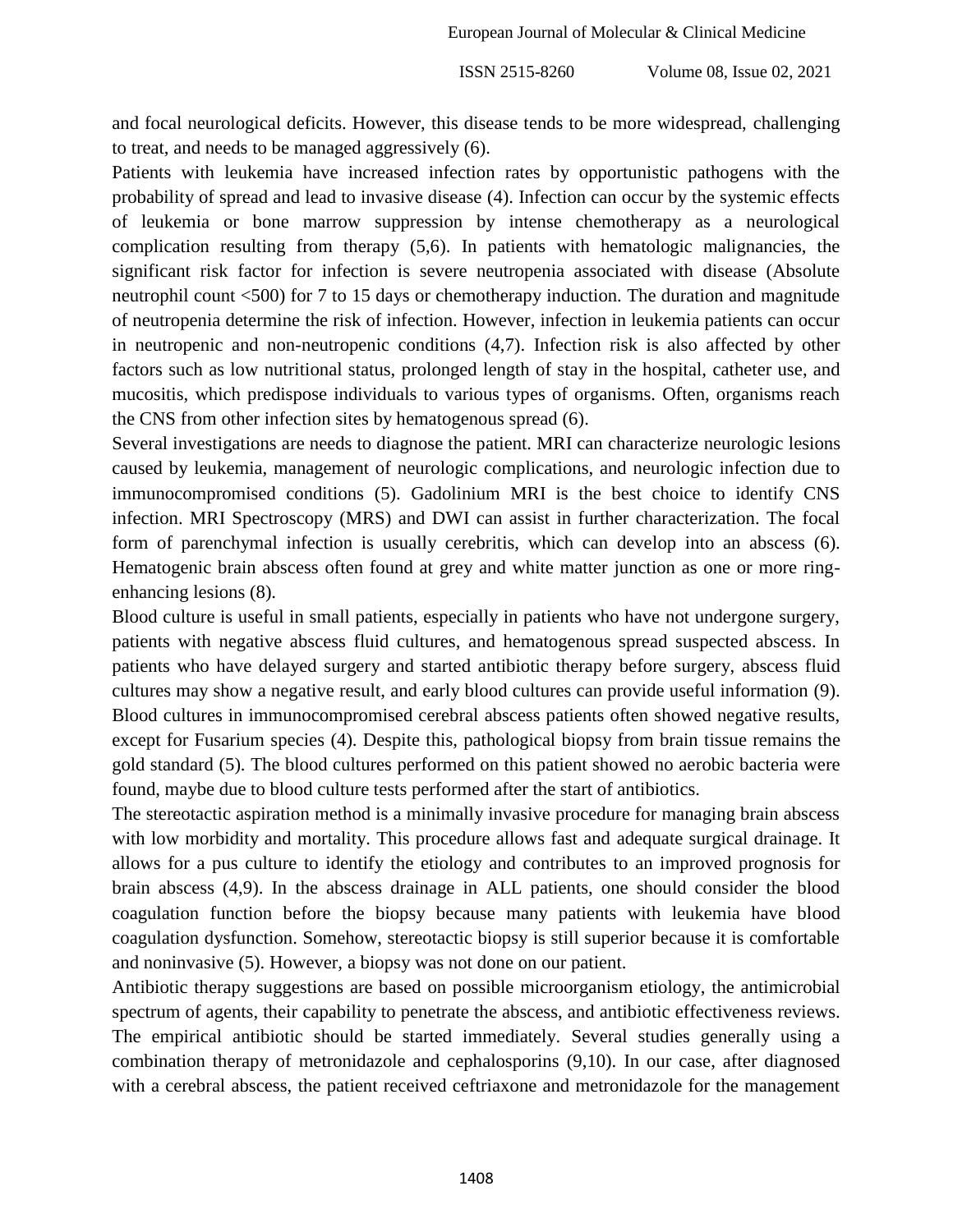European Journal of Molecular & Clinical Medicine

ISSN 2515-8260 Volume 08, Issue 02, 2021

of a cerebral abscess. The management of ALL begins when the management of an opportunistic infection has been resolved.

ALL have a predisposition to severe infections and result in significant morbidity (7). Immunocompromised patients with opportunistic cerebral abscesses have a poor prognosis. Cerebral abscesses are challenging to treat caused by non-specific presentation and diagnostic difficulty. Mortality ranges of cerebral abscess from 6% to 24%, with an increased rate in patients with hematologic malignancies (4). Therefore, clinical history, blood analysis, and bone marrow tests, combined with brain lesions pathology, can provide a precise diagnosis and appropriate management.

# **Consent for Publication**

Written informed consent was obtained from the family of patient in this case report.

# **Acknowledgments**

The authors were grateful for continuous help and support from Brawijaya University, Indonesia.

# **Funding Information**

This study have no funding from any resource.

# **Competing Interest**

The authors have no conflicts of interest to disclose.

### **References**

- 1. Patel K, Clifford DB. Bacterial Brain Abscess. The Neurohospitalist. 2014;4(4):196–204. https://doi.org/10.1177/1941874414540684 PMid:25360205 PMCid:PMC4212419
- 2. Mishra AK, Dufour H, Roche P, *et al*. Molecular revolution in the diagnosis of microbial brain abscesses. Eur J Clin Microbiol Infect Dis. 2014;33:2083–93. https://doi.org/10.1007/s10096-014-2166-z PMid:24935615
- 3. Batubara CA. Non operative management of cerebral abscess. IOP Conf Ser Earth Environ Sci. 2018;125. https://doi.org/10.1088/1755-1315/125/1/012199
- 4. Raturi R, Palacio C, Baluch A, *et al*. Retrospective Analysis of Opportunistic Brain Abscesses in Patients With Hematologic Malignancies. Infect Dis Clin Pr. 2014;22:96– 103. https://doi.org/10.1097/IPC.0b013e3182a1eca2
- 5. Liu J, Wang Y, Sun X, Liu S, Yu Z, Ji Nan, *et al*. Lesions of the central nervous system in leukemia : Pathological and magnetic resonance imaging features at presentation in 14 patients. 2017;8162–70. https://doi.org/10.3892/ol.2017.7192
- 6. Kembhavi SA, Somvanshi S, Banavali S, *et al*. Pictorial essay : Acute neurological complications in children with acute lymphoblastic leukemia. Indian J Radiol Imaging.